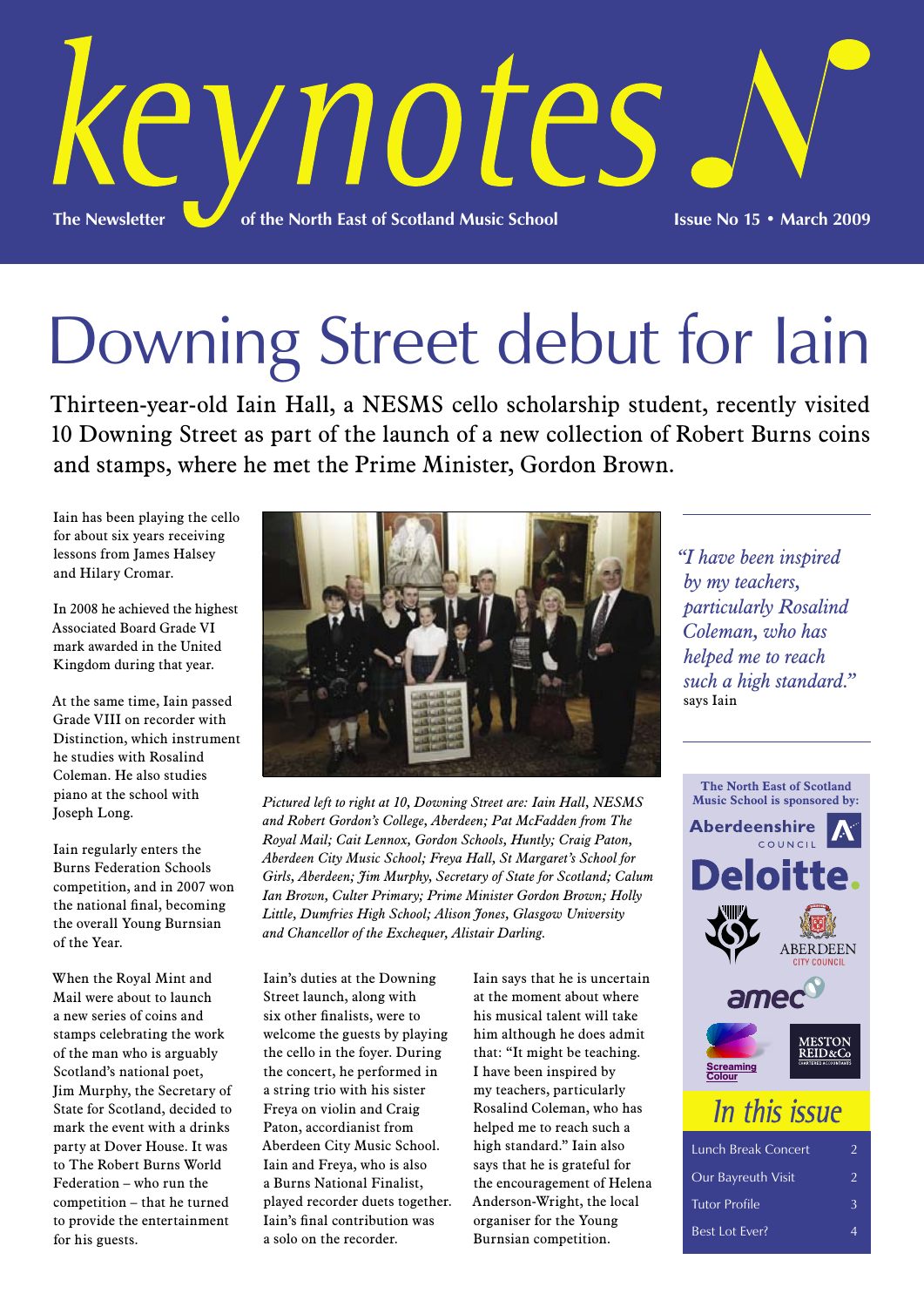### **About the School**

### Lunch Break Concert THE TELEPHONE or L'AMOUR <sup>à</sup> TROIS

**Providing the highest standards of advanced tuition for promising musicians**

The School provides a centre where young people of outstanding musical promise can obtain tuition which is not available within their existing framework of study.

Any musically talented child, student, teacher or lay person living in Scotland may apply for an audition to the School.

### **TUITION**

Internationally acclaimed professors and teachers are brought to Aberdeen on a regular basis from all over the British Isles.

### **COURSES**

The School offers one-to-one teaching together with occasional workshops and masterclasses. There is a close relationship with the University of Aberdeen, through the Director of Music, and also with Aberdeen City Music School in Dyce.

#### **FINANCE**

Finance is generously provided by trusts, commercial organisations and individuals. Continued support is essential in order to maintain the high quality of the teaching programme. The Administrator will be pleased to assist with all enquiries about donations, sponsorship or scholarships.

**FEES & SCHOLARSHIPS**

Students pay their own fees, although scholarships are available and are applied for annually. Any award is made on a balance of musical potential and financial need.

### **DOROTHY HATELY**

Dorothy founded NESMS in 1975 with the support and encouragement of Lady Aberdeen. Thanks to Dorothy's dogged determination over the years, the School has greatly increased its teaching disciplines, tutors and pupils. Sadly, Dorothy died in 1996, before she could see the School in its own premises in Huntly Street. However, we strive to maintain the high standards she set and intend to take the School from strength to strength.

#### **NORTH EAST OF SCOTLAND MUSIC SCHOOL**

Dorothy Hately Music Centre 21 Huntly Street Aberdeen AB10 1TJ Tel/Fax: 01224 649685 email: nesms@dsl.pipex.com www.nesms.org.uk

**Chairman:** June, Marchioness of Aberdeen and Temair

**President:** Dr Neil Mackie

**Administrator:** Joan Thomas

**Assistant Administrators:** Reg Pringe Colin Brockie

Scottish Charity No. SC 000197

This was the second in the latest series of Cowdray Hall Lunch Break Concerts and this fully staged performance of Gian Carlo Menotti's delightful short comic opera *The Telephone* was presented by NESMS.

Two of the School's senior pupils, Moira Docherty and Colin Brockie, took the roles of Lucy and Ben while Donald Hawksworth stood in for the orchestra with a masterful performance of the difficult piano reduction of the full score.

### This was the third

performance of this tuneful short work that I have heard in the last couple of years, but the first performance in Aberdeen took place in the 1950s and both of the original cast members were in the audience to hear Thursday's production. Locke Nicholson sang the part of Ben while Jean Murray

Smith (Jean Downie) was Lucy. That early performance was done with full orchestra conducted by none other than Donald Hawksworth who was the pianist for Thursday's performance.

Both singers from the original cast agreed with me about the splendid quality of the singing. Moira Docherty's beautifully clear and agile soprano was complemented by Colin Brockie's light transparent baritone and crucially in a work such as this where the comedy relies on a perfectly clean and clear delivery of the text, I found that not a single word was lost.

There is of course a third character in the work described by Donald Hawksworth in his introductory remarks as the villain of the piece and that is the telephone itself whose ringing was operated exactly on cue by Kay Ritchie.

*COWDRAY HALL Thursday 9th October 2008 Alan Cooper*

The intimate surroundings of the Cowdray Hall were ideal for this piece allowing us to see the facial expressions of the protagonists which also contributed more than a little to the light innocent comedy of the piece.

It is a work from an era less sophisticated and certainly less jaded than our own but it has stood the test of time and today's nicely judged performance proved a splendid tonic to lift the spirits on a wet and dismal autumn afternoon.

It is with great sadness that we must report the recent death of Locke Nicholson. Locke was very well known in musical circles in Aberdeen, and his passing will leave us the poorer.

# **Jur Bayreuth Visit**

Ian McLennan leads the Newhills Piano Trio as a relaxation from his work as a lawyer. He is a pupil both of James Halsey and Michael Beeston and, last summer, fulfilled a longstanding ambition to visit Bayreuth to see a complete Ring Cycle. He describes his experience here.

Last summer, my wife and I visited Bayreuth in south-west Germany to see a performance of Richard Wagner's *Der Ring des Nibelungen,* more commonly known to operagoers as simply *The Ring Cycle.* Going to such a small German town to see this work is the musical equivalent of going to see football's World Cup final. Wagner selected Bayreuth as the location for his own opera house in which his operas could be produced as he intended. The theatre is only open for two months in the summer and tickets are famously hard to obtain – the normal wait is 15 years! There

are few modern concessions made to the audience such as surtitles or air conditioning and tradition is very important.

Like the World Cup final, the occasion does actually live up to the hype, but there is always a possibility the 'match' might be a dull affair. We had no idea what to expect as we settled for the first time into our (hard) seats.

The Ring comprises four operas played over four days. *Rheingold, Die Walküre, Siegfried* and *Götterdämmerung* tell the story of a golden ring of power which makes the wearer more powerful than the gods themselves. It is a story of heroism, greed, power and decline set to the most amazing music. It is also very long! The entire score of The Ring lasts approximately 15 hours, so it can be viewed as an endurance test. The music is extremely hard to sing and play. Many great singers, including Pavarotti, never attempt Wagnerian roles and the orchestra for

Bayreuth is hand picked from the great German orchestras.

But, when a production 'works' the effect can be stupendous. Achieving a successful production is often the high point of a producer's or director's career. The risks are considerable and the audience at Bayreuth are quick to tell the company if they disapprove of a production.

We were lucky though. We saw a successful production and along with the rest of the audience were pleased with what we saw. We felt privileged to experience something so special, which many opera lovers never see in their lifetime and we would both go back in a moment. We've booked for 2021!

> *Dressed to kill. Ian McLennan at Bayreuth*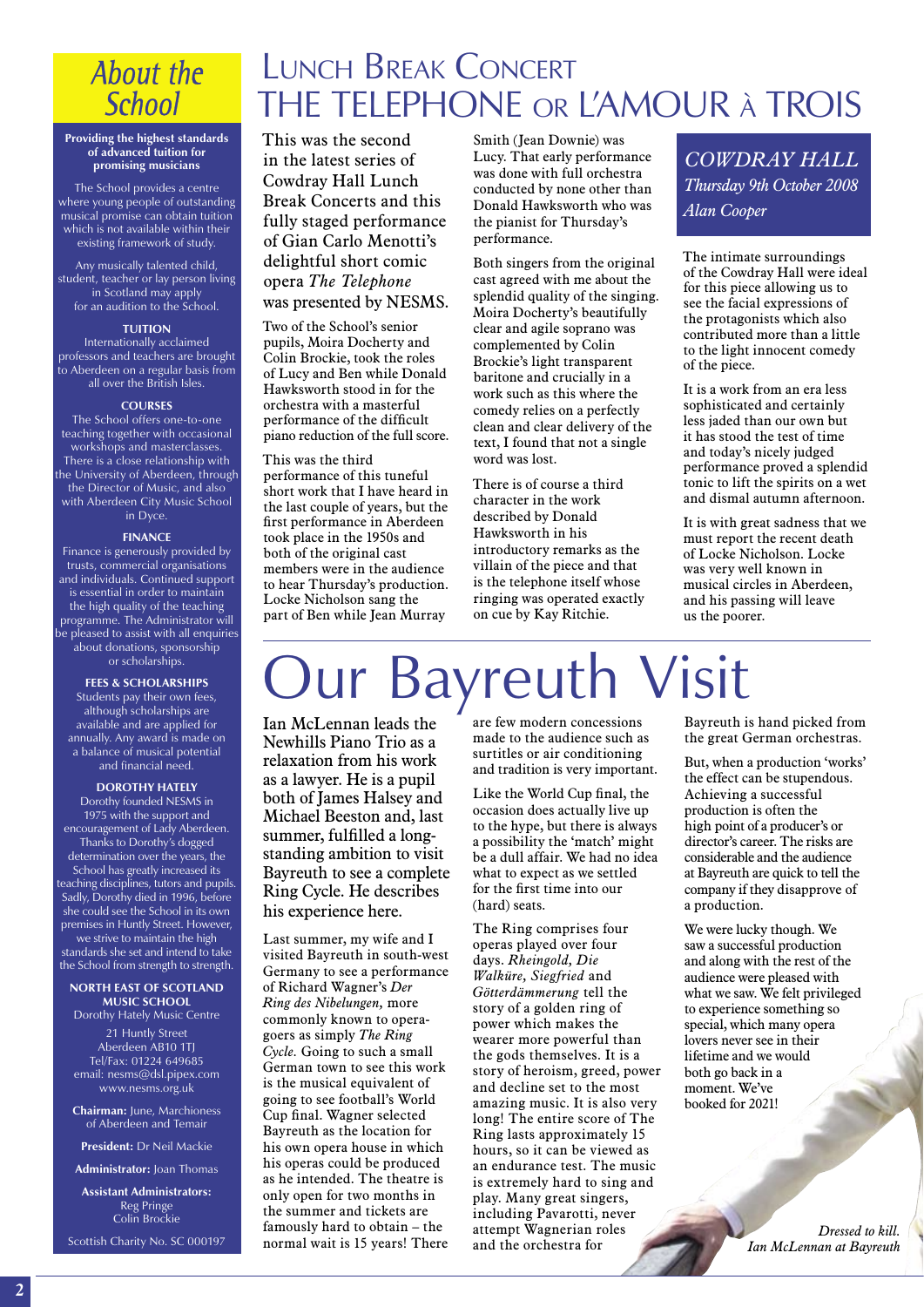## Tutor profile – Michael Beeston



*Michael Beeston pictured by Marc Marnie*

Michael Beeston considers himself extraordinarily lucky in that he has made a career from playing his beloved chamber music.

It was perhaps almost inevitable that Michael would become a professional musician. His greatgrandfather was an organist in Blackpool, as was his grandfather whilst his mother was an excellent pianist.



It was Michael's grandfather who taught him the viola and the family connection with the instrument continues with Michael's daughter, Jessica, who plays in Salzburg, London and Scotland and particularly with the Camerata Salzburg. She is but one of four of Michael's five children who are involved in music, the youngest, Freddie, Michael suggests, being at five months old just a little young as yet!

From his Blackpool beginnings, Michael moved to the Royal Northern College of Music at Manchester to continue his studies and then spent a year with the BBC Scottish Symphony Orchestra before joining the Edinburgh Quartet, Scotland's only full-time chamber ensemble, in 1971.

"It has been a privilege to have a whole career playing chamber music," says Michael. For nearly half of that career span Michael has taught at NESMS, a connection originally made through Tom Johnston and Dorothy Hately. In 1993, Michael became the school's first viola teacher, and at roughly the same time he

spent four years as the music director of the Shell Expro Music School, which was an integral part of the Aberdeen International Youth Festival.

*"I have always been impressed with the way that Aberdeen has been able to develop good musicians, particularly good string players, and I think it is as a result of the good teachers that are available up here. I thoroughly enjoy being in the thick of it,"* he says.

During his career with the Edinburgh Quartet Michael has performed many new works and the quartet – with Michael's daughter, Jessica, joining them for the first time – will be premiering a new viola quintet by the Scottish composer, Edward McGuire, in June this year with concerts in Arran, Glasserton, Glasgow and at the Paxton Festival, near Berwick-upon-Tweed.



### **as at September 2008**

| <b>STRINGS</b>             |                                     |  |
|----------------------------|-------------------------------------|--|
| Violin                     | Gillian Findlay                     |  |
| Viola                      | Michael Beeston                     |  |
| Cello                      | James Halsey                        |  |
| Double Bass                | David Inglis                        |  |
| <b>WOODWIND</b>            |                                     |  |
| Flute                      | David Nicholson                     |  |
| Flute                      | Catherine O'Rourke                  |  |
| Oboe                       | Joe Houghton                        |  |
| Clarinet                   | <b>Alison Waller</b>                |  |
| Bassoon                    | Lesley Wilson                       |  |
|                            | <b>BRASS</b>                        |  |
| Trumpet                    | John Gracie                         |  |
| $\overline{\mathsf{Horn}}$ | Lizzie Davis                        |  |
|                            | <b>PIANO</b>                        |  |
| Nigel Clayton              |                                     |  |
| Joseph Long                |                                     |  |
|                            | <b>SCOTTISH FIDDLE</b>              |  |
|                            | Paul Anderson                       |  |
|                            | <b>SINGING</b>                      |  |
|                            | Raimund Herincx                     |  |
|                            | Alan Watt                           |  |
| <b>Ruth Black</b>          |                                     |  |
| Alison McDonald            |                                     |  |
|                            | Jean Webster                        |  |
|                            | <b>STAGECRAFT &amp; PERFORMANCE</b> |  |
|                            | Donald Maxwell                      |  |

**ORGAN** *Dr Roger B. Williams Donald Hawksworth*

### **Forthcoming** events

**Cowdray Hall Lunchtime Concert**

**Thursday 26th March, 12.45 p.m. – 1.30 p.m.**

Elizabeth Marr, flute, Alice Allen, cello and Joe Boyd, horn will perform a varied programme. Drew Tulloch will accompany. This is sure to be a popular event, so be there early!

> **The Friends' Scholarship Concert**

### **Friday 19th June, at 7.30 p.m. at Craigiebuckler Church**

This is your chance to hear the three top scholars: Mairi Finlay, singing, Alice Allen, cello and Christopher Baxter, piano.

Tickets will be available at the door on the night or from the school beforehand, and refreshments will be served at the interval. Do come along and support the scholars.

#### **A Midsummer Concert at Glen Tanar**

#### **Friday 26th June, 7.30 p.m. for 8.00 p.m. at Glen Tanar Ballroom**

Colin Brockie, baritone, Richard Bailey, piano and Joe Boyd, horn will perform a varied programme. So come and enjoy a summer evening in the beautiful Deeside setting of Glen Tanar. **This event will be ticket only, so be sure to return your ticket request form in good time!**